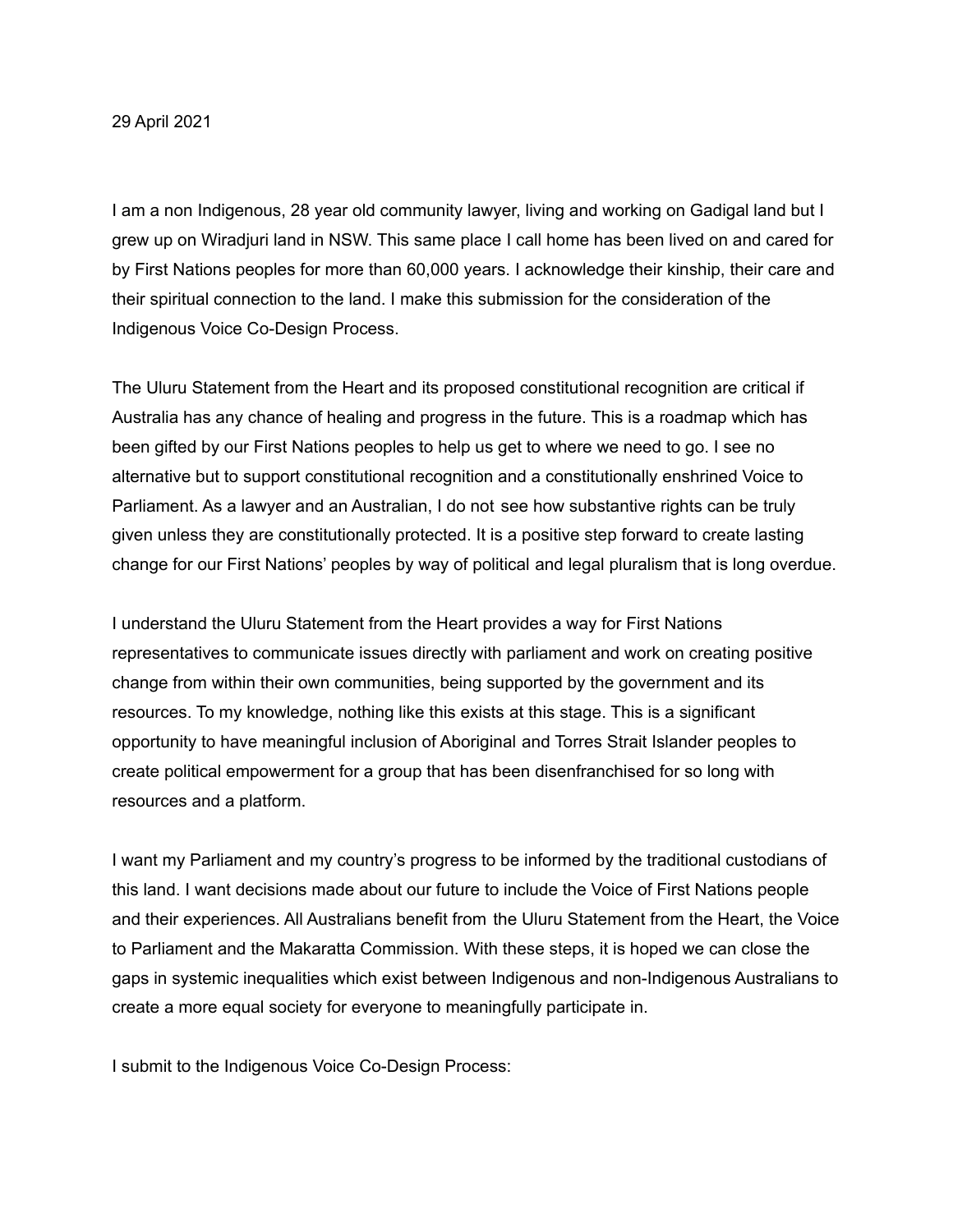1. The Government must honour its election commitment to a referendum once a model for the Voice has been settled to ensure that a First Nations Voice to Parliament is protected by the Constitution;

This referendum must be well funded, advertised and fair in its representation of the issues at hand. For some Australians, this is a controversial issue, that lends itself to conservative bias and fear mongering in the media which could damage any chance at success. I go beyond my support for the Government to honour its election commitment to a referendum and call on the Government to ensure fair representation of the issue without othering or identity politics.

2. Enabling legislation for the Voice must be passed after a referendum has been held in the next term of Parliament; and

There has already been too long a delay in the recognition of Aboriginal and Torres Strait Islander peoples in our country. There is no reason for further impediments. The Uluru Statement from the Heart is clear: referendum first and legislation on the Voice second. First Nations people are clear that this constitutional recognition cannot be symbolic, and this is imperative, it must be followed with action - with a Voice and operational, tangible results for change.

3. The membership model for the National Voice must ensure previously unheard Aboriginal and Torres Strait Islander people have the same chance of being selected as established leadership figures.

The membership must be diverse in its representation. It must be able to amplify the voices of community leaders at grass roots levels and to not prejudice anyone based on past criminal records . It would also need to be flexible to the different needs or cultural practices of the varied myriad First Nations communities.

I defer to First Nations communities to assess for themselves the bests means that selection takes place under models 1 and 2 within the proposal.